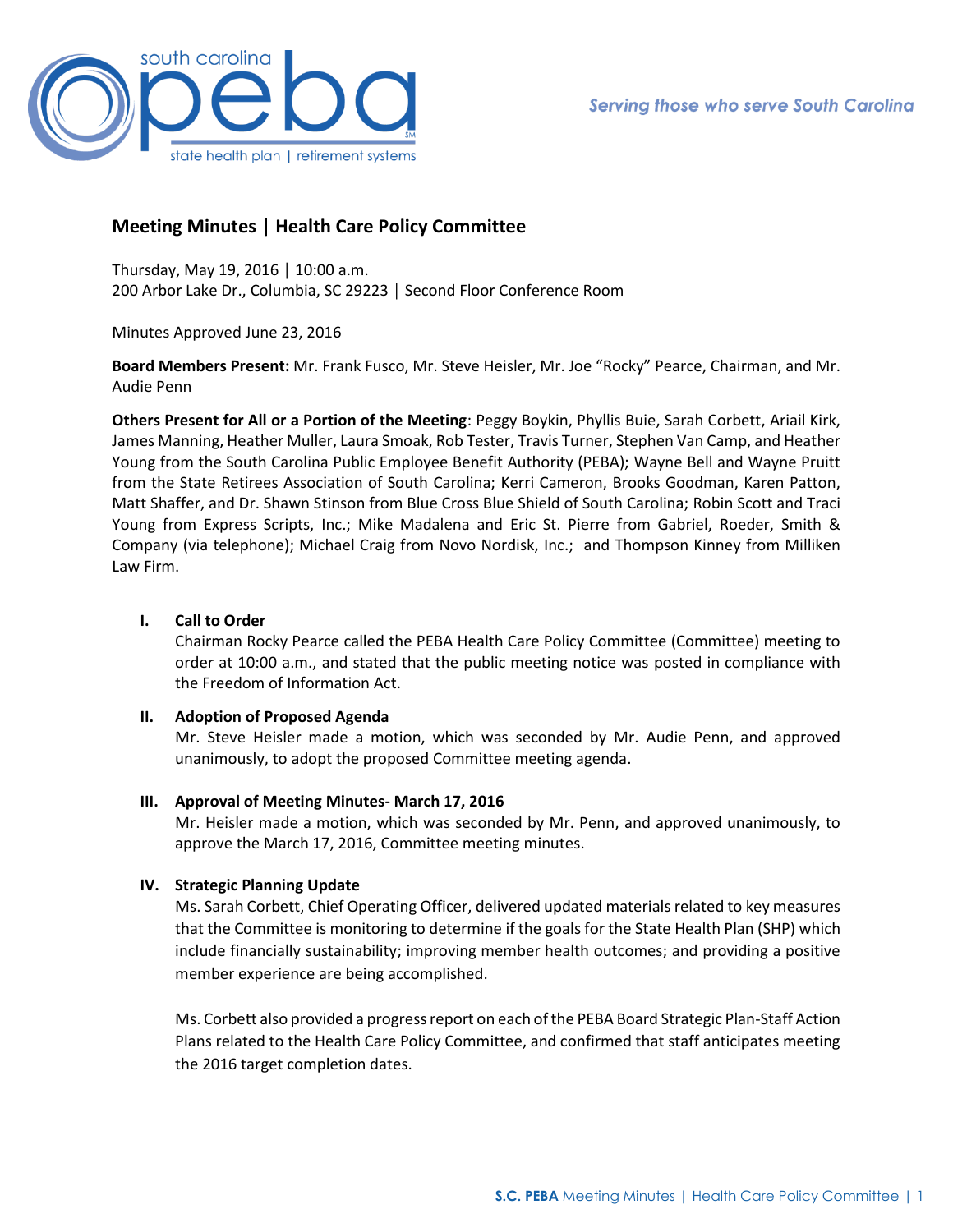### **V. Overview of the OPEB Trust Fund**

Mr. Travis Turner, Chief Financial Officer, provided the Committee a brief overview of the Other Post-Employment Benefits(OPEB) Trust Fund. Mr. Turner explained that the primary funding for the OPEB Trust Fund is derived from the SHP employer surcharge that all employers that participate in the state OPEB trust pay to compensate for employees that have retiree health coverage. Additionally, the General Assembly appropriates \$2.375 million to the OPEB Trust Fund, and a "sweep" of cash exceeding 140 percent of the reserves of the regular State Health Plan is also added to the Trust Fund.

Mr. Turner stated that Mr. Danny White and Mr. Joe Newton from Gabriel, Roeder, Smith & Company, will review the 2015 OPEB Valuation in detail at the next PEBA Board retreat.

## **VI. Diabetes Discussion**

Dr. Shawn Stinson, Chief Medical Officer, from Blue Cross Blue Shield of South Carolina (BCBSSC), and Ms. Traci Young, Senior Account Executive, from Express Scripts, Inc. (ESI), discussed SHP expenses related to diabetes, and various programs in place to address diabetes. Dr. Stinson explained the differences between Type 1 and Type 2 diabetes, and reported that one in ten Americans have diabetes, which is the seventh highest cause of death in the United States. Dr. Stinson added that nationwide, 43 percent of diabetic patients do not adhere to medication requirements, and South Carolina has the tenth highest diabetes rate in the country. Diabetes remains a major cost pharmacy driver, and brand inflation continues to drive the rising unit cost of diabetes medications, mostly due to the lack of available generic medications. Dr. Stinson reported that the SHP total cost of care for diabetics in 2015 was \$404.67 million, which represents \$12,754 per member.

Ms. Young added that the first quarter 2016 SHP total Plan cost for diabetes is \$43 million, with a total member cost of \$4 million. Ms. Young discussed diabetic member health solutions including a Therapeutic Resource Center (TRC) which includes specialized pharmacists that address patient questions, and counsels them on the importance of adherence to lifestyle changes and medication to improve health outcomes. Ms. Young also described the Medication Therapy Management (MTM) program available for Medicare members with three or more chronic illnesses, who use seven or more chronic medications, and have a high drug cost.

Ms. Young reviewed several diabetes cost solutions including: allowing only formulary brands at \$0 copay through the No-Pay Copay Program; moving non-formulary brands to a standard copay; and providing only formulary brands at a generic copay. Ms. Young also explained the Medication Possession Ratio (MPR), a matrix used to measure medication adherence that has a target range of 80 percent or higher.

Dr. Stinson concluded the presentation by discussing new added and future initiatives through BCBSSC including Diabetes Education; Messaging Wire; Metabolic Health; and Rally Health.

It was noted that the Committee would like to review additional medical cost drivers including musculoskeletal and obesity in the upcoming months.